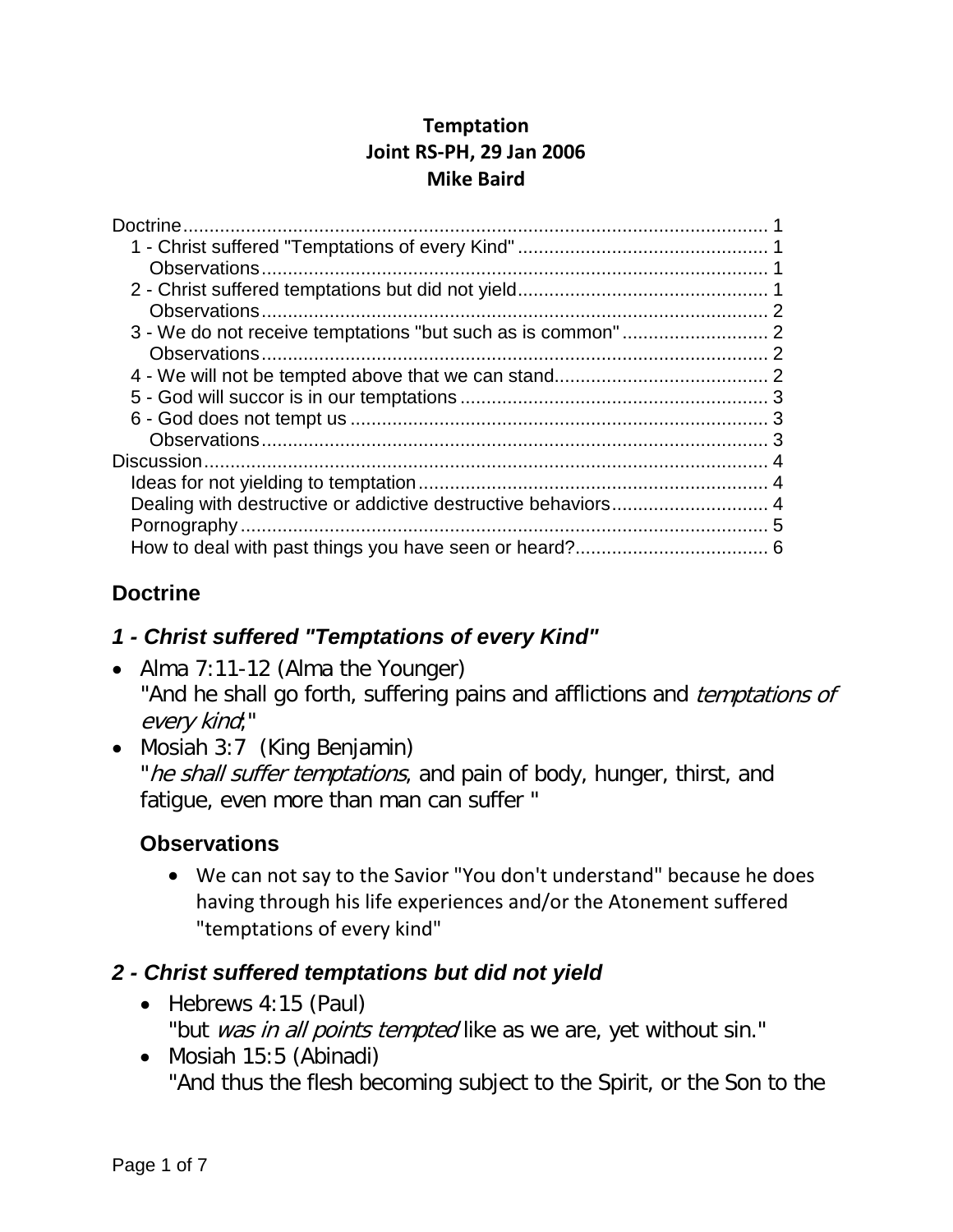Father, being one God, *suffereth temptation, and yieldeth not to the* temptation"

• D&C 20:22 "He suffered temptations but gave no heed unto them"

### <span id="page-1-0"></span>**Observations**

• In this as all things the Savior is our example

### <span id="page-1-1"></span>*3 - We do not receive temptations "but such as is common"*

• 1 Cor 10:13

"There hath no temptation taken you but such as is common to man…"

• Neal Maxwell:

"Certain temptations are common to those who come to this earth. It is our task to deal with these common temptations in an uncommon manner." (We Will Prove Them Herewith, pg 6)

#### <span id="page-1-2"></span>**Observations**

- Often we, or in particular teenagers, may feel that we are "the only one" that has a particular temptation
	- We feel hopeless and the worst sinner ever for falling to a particular temptation
- We can gain hope from the understanding that others have suffered and overcome the same temptations we have

#### <span id="page-1-3"></span>*4 - We will not be tempted above that we can stand*

 $• 1$  Cor 10:13

"God is faithful, who will not suffer you to be tempted above that ye are able; but will with the temptation also make a way to escape, that ye may be able to bear it"

• Ezra Taft Benson:

"We can rise above the enemies of despair, depression, discouragement, and despondency by remembering that God provides righteous alternatives" (The Teachings of Ezra Taft Benson, pg 398)

• Spencer W Kimball:

" It is a tenet of my faith that every normal person has the capacity, with God's help, to meet the challenge of whatever circumstances may confront him. One of the most comforting scriptures carries the message that God will not leave us helpless-ever." (The Teachings of Spencer W. Kimball, pg 161)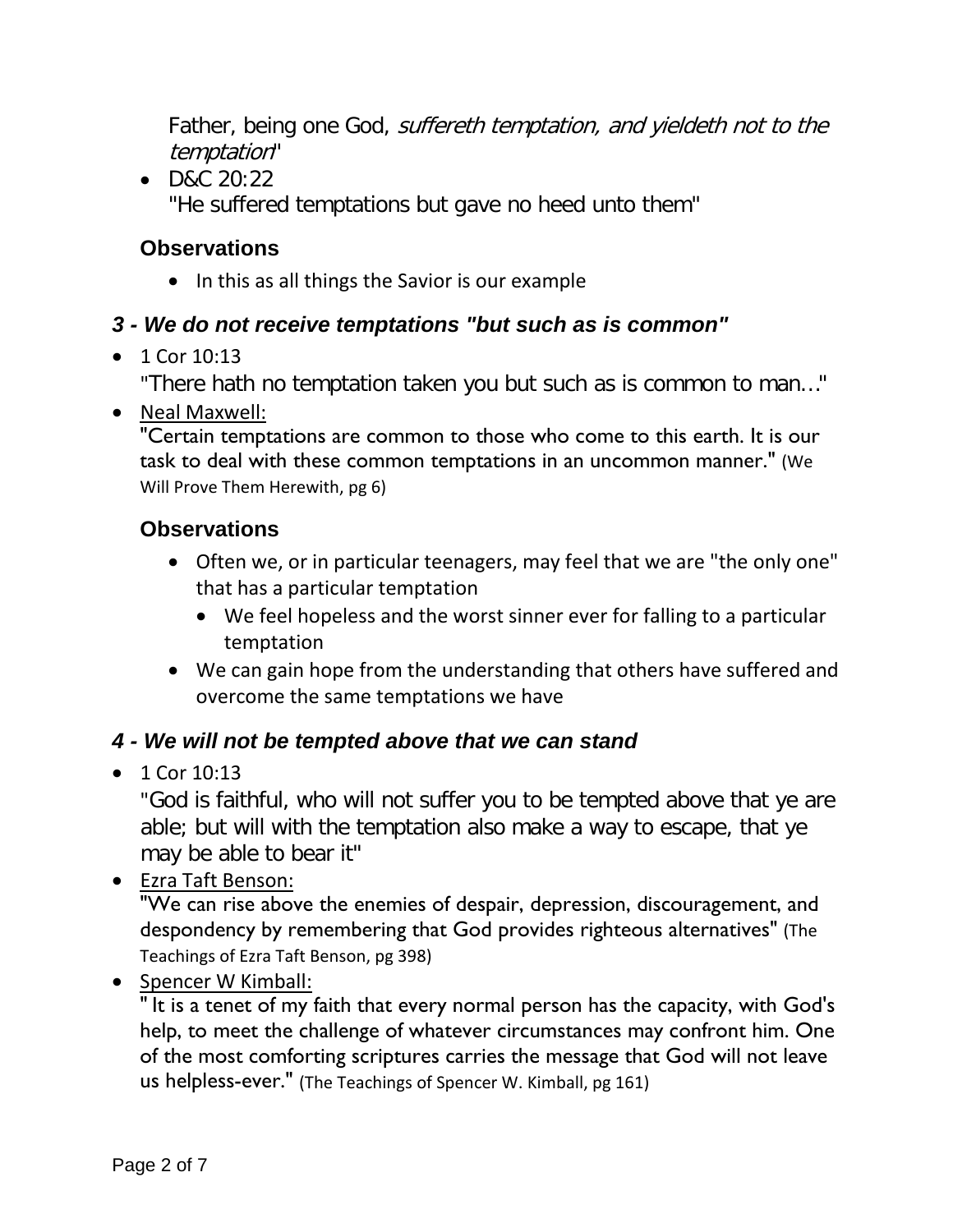#### • Neal Maxwell:

"The Lord knows our bearing capacity, both as to coping and to comprehending, and He will not give us more to bear than we can manage at the moment, though to us it may seem otherwise. (See "D&C 50:40, D&C 78:18") Just as no temptation will come to us from which we cannot escape or which we cannot bear, we will not be given more trials than we can sustain. (See 1Cor.10:13.) " ("Be of Good Cheer," Ensign, Nov. 1982, 66)

### <span id="page-2-0"></span>*5 - God will succor is in our temptations*

• Hebrews 2:18

"For in that he himself hath suffered being tempted, he is able to succour them that are tempted"

• D&C 62:1

"Behold, and hearken, O ye elders of my church, saith the Lord your God, even Jesus Christ, your advocate, who knoweth the weakness of man and how to succor them who are tempted"

• 2 Peter 2:9

"The Lord knoweth how to deliver the godly out of temptations…"

• Neal Maxwell:

"We are promised deliverance, but the Lord will not kidnap us. The ground rules about free agency insure that we will not be held hostage against our will" (We Will Prove Them Herewith, pg 6)

# <span id="page-2-1"></span>*6 - God does not tempt us*

• James 1:12-14

"Let no man say when he is tempted, I am tempted of God: for God cannot be tempted with evil, neither tempteth he any man: But every man is tempted, when he is drawn away of his own lust, and enticed."

# <span id="page-2-2"></span>**Observations**

- Satan is the source of all temptation
- It is sometimes confusing the difference between weaknesses, burdens, challenges and temptations
	- Yielding to temptation requires repentance
	- Weaknesses, burdens and challenges in of themselves do not require repentance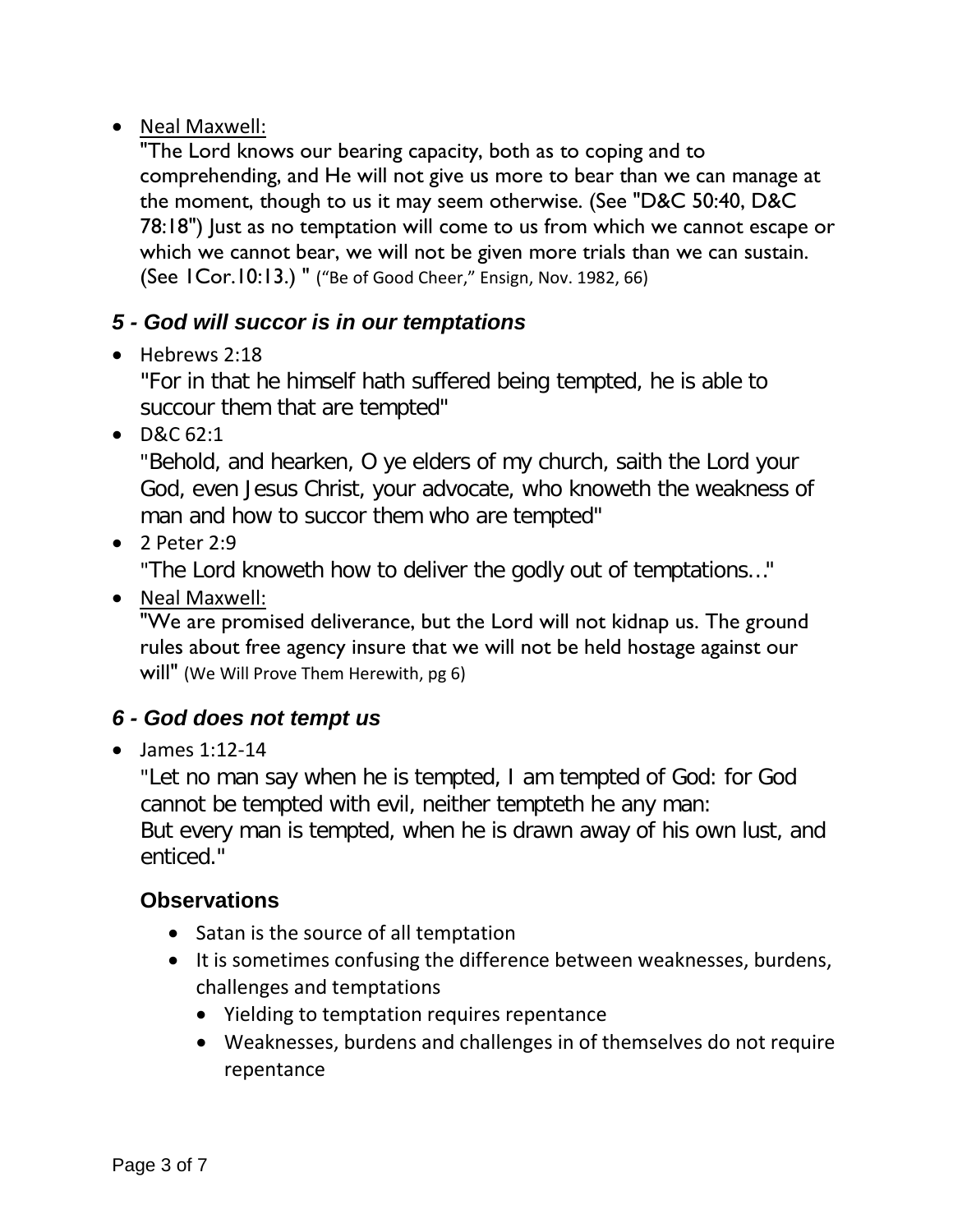• The Atonement is not just for sinners and is applicable to overcoming weaknesses and challenges and the lifting of burdens

#### <span id="page-3-0"></span>**Discussion**

#### <span id="page-3-1"></span>*Ideas for not yielding to temptation*

- What has helped you in the past?
- How does understanding the doctrines discussed previously help?
	- Knowledge and understanding empower us
	- Give hope
	- Help us to feel God's love and caring
- Make decision before hand how you will respond to temptation
- Do not place yourself in an environment where you will be exposed to temptation or things inappropriate
	- Certain parties, movies, concerts, restaurants, etc.
	- Bars, Casinos, night clubs etc.
- Strengthen daily
	- Regular temple, scriptures, prayer, FHE
		- President Waite (Portland Temple President at time): "Coming to the Temple is like receiving an inoculation of the Spirit against Satan and the world" (to Cooper Mountain Youth on Youth baptism trip on the  $3^{rd}$  anniversary of monthly temple trips)
- Once we have committed a sin it beckons us again. How can we avoid falling back into sin?
	- Recognize patterns of thought or behavior that lead to sin
		- Avoid the start of that path
		- If you start down the path stop and take a different path
- "Cease to be idle"
	- Often boredom is a predecessor to sin

#### <span id="page-3-2"></span>*Dealing with destructive or addictive destructive behaviors*

- Some temptation when we fall to them lead us into addictions or destructive behaviors
	- It can be very difficult to break the cycle of continued sin or destructive behaviors
- Addictive Destructive
	- Gambling
	- Pornography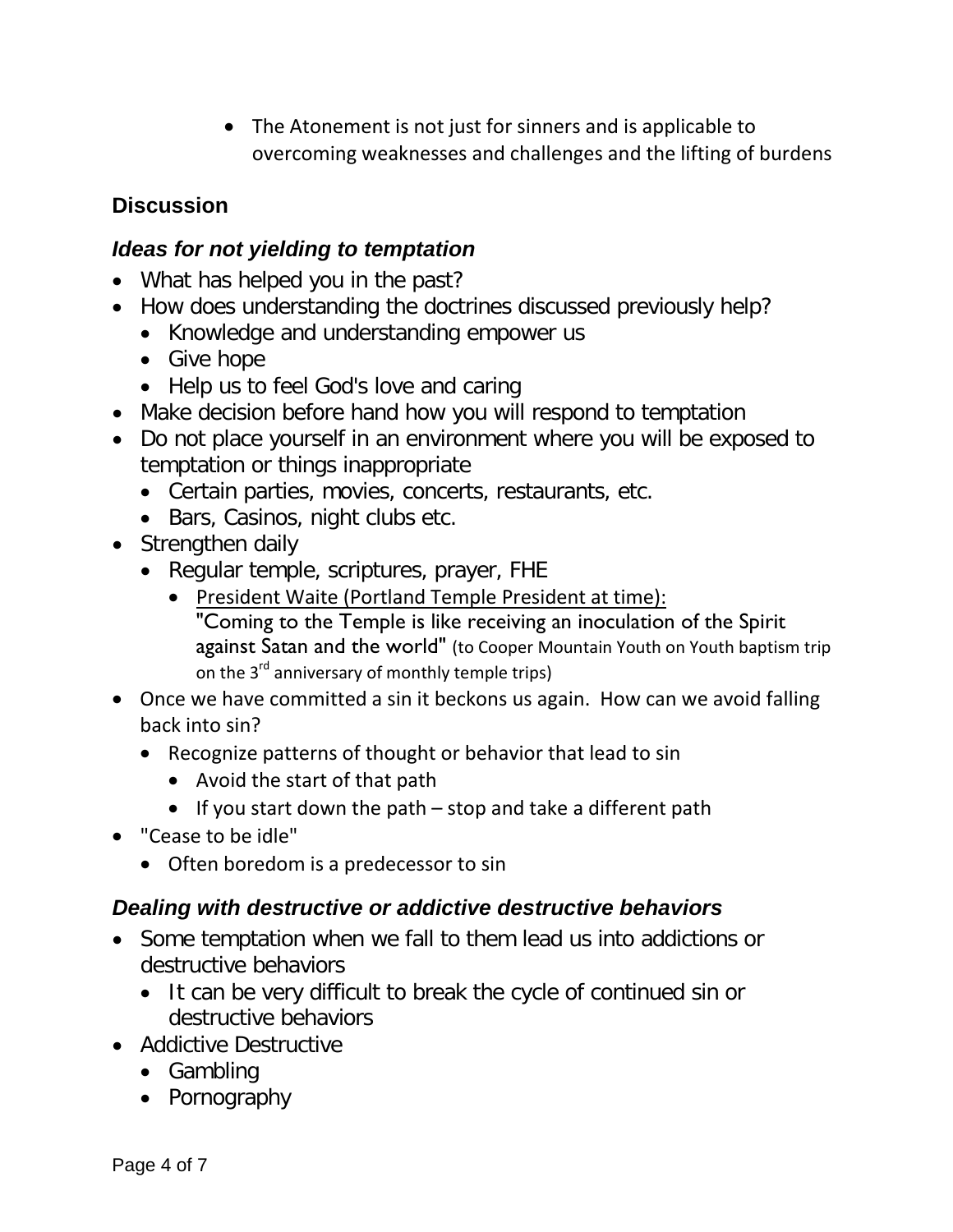- Eating disorders
- drugs
- Destructive
	- Perfectionism (Cecil O. Samuelson, "What Does It Mean to Be Perfect?" *New Era,* Jan. 2006, 10)
	- Low self esteem or self worth
	- Anger
	- Abuse
		- Mental
		- Physical
		- Sexual
- Facing up and admitting a problem and need help is important
- Destructive and addictive destructive behaviors almost *always* require clerical or professional help
	- Very difficult to overcome on our own

# <span id="page-4-0"></span>*Pornography*

- Not a discussion on what to do to help avoid Pornography
	- Bunches of good ideas but that is not the focus of this discussion
- Discussion is on how to respond to the temptation to view it
- I (Mike Baird) have several very strongly held feelings:
	- "Everyone (Adults/YM/YW) who uses the internet or email, in spite of the best precautions, will at some point be exposed to a pornographic web site or receive an email solicitation to do so"
	- "You have to assume that you, your spouse, your children will at some point be exposed/tempted"
	- "You cannot afford to assume your spouse, children have not been exposed/tempted"
- A growing problem for pornographic access we need to be aware of is internet capable phones and downloads for ipods and similar devices
- What can we do then?
	- Decide before on how we are going to respond so we don't have to decide when faced with it
	- Discuss with your spouse
		- What you are doing to avoid and how you will respond
	- Discuss with your children
		- What you are doing to avoid and how you will respond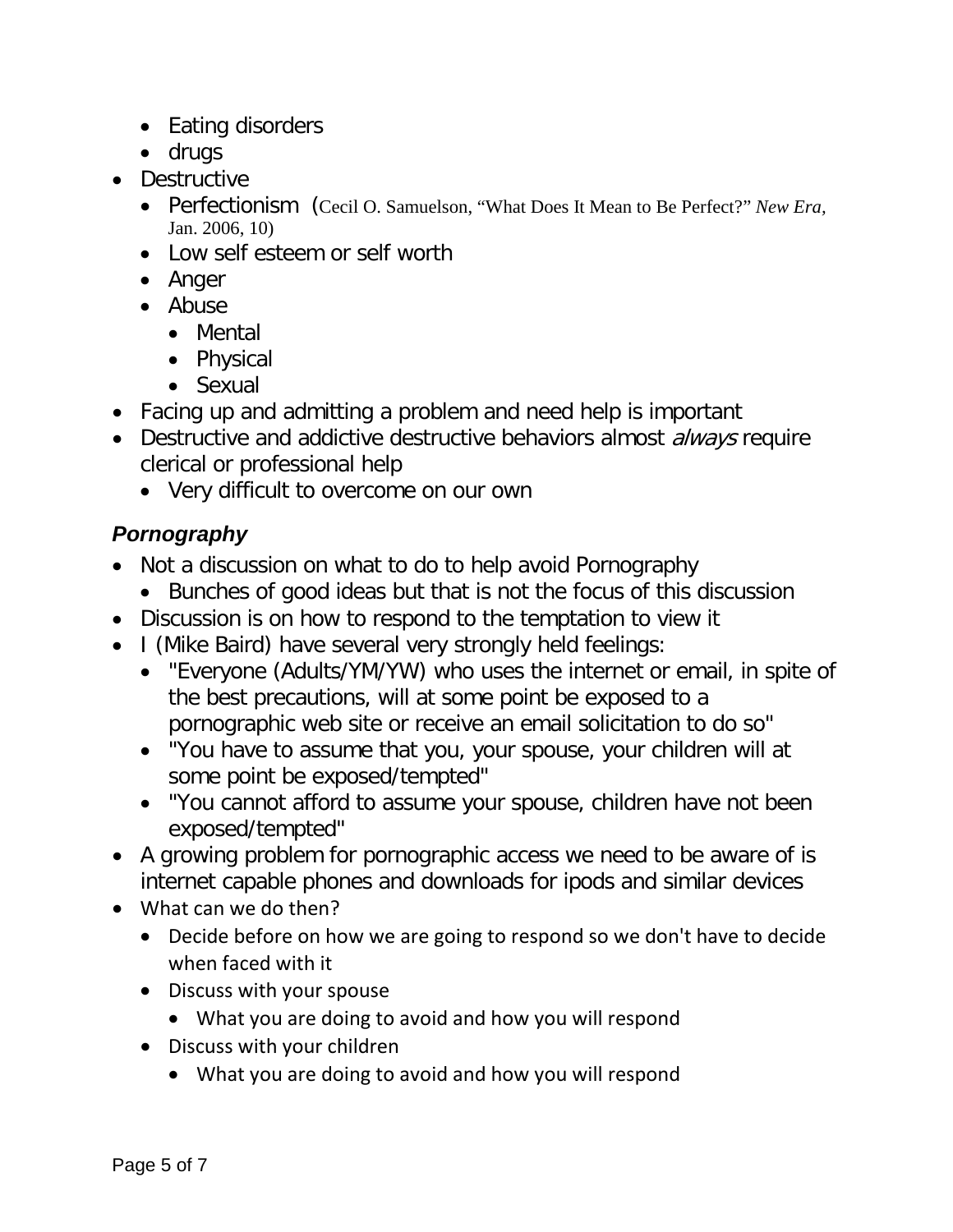- I've had as young as 11 years old tell me they have viewed pornographic web sites on the internet
- The way to ask the question is: "Have you ever….
	- had a pornographic site pop up on the internet
	- followed up on a invitation to look at a pornographic web site
	- been invited by your friends to look at pornographic materials or watch a inappropriate movie
- Teach how destructive pornography is
	- Worse in many ways than the worst drugs and just as addictive
	- "You can't pet a rattlesnake" (David E. Sorensen, "You Can't Pet a Rattlesnake," *Ensign,* May 2001, 41)

### <span id="page-5-0"></span>*How to deal with past things you have seen or heard*

- I had the following two experiences multiple times:
	- "Bishop, I had a pornographic site come up while I was on the internet. I closed it immediately. However, I find that what I saw keeps coming back to my mind. What can I do?"
	- "Bishop, in the past I looked at pornographic stuff. I've tried not to look anymore but what I've seen in the past keeps coming to my mind. What can I do?"
- How would you answer those questions?
	- A principle taught by Boyd K Packer Your mind is like a stage in a theater
		- "Your mind is like a stage in a theater; in the theater of your mind, however, only one actor can be on the stage at a time. If the stage is left bare, thoughts of darkness and sin often enter the stage to temp. But these thoughts have no power if the stage of your mind is occupied by wholesome thoughts, such as a memorized hymn or verse of scripture that you can call upon in a moment of temptation. By controlling the stage of your mind, you can successfully resist persistent urges to yield to temptation and indulge in sin. You can become pure and virtuous." (Virtue, Preach My Gospel, Pg 118-119, Originally from Boyd K. Packer, "Inspiring Music—Worthy Thoughts," Ensign, Jan. 1974, 25)
- Helps & References
	- lds.org/provident living/social & emotional/10 common challenges/ Pornography